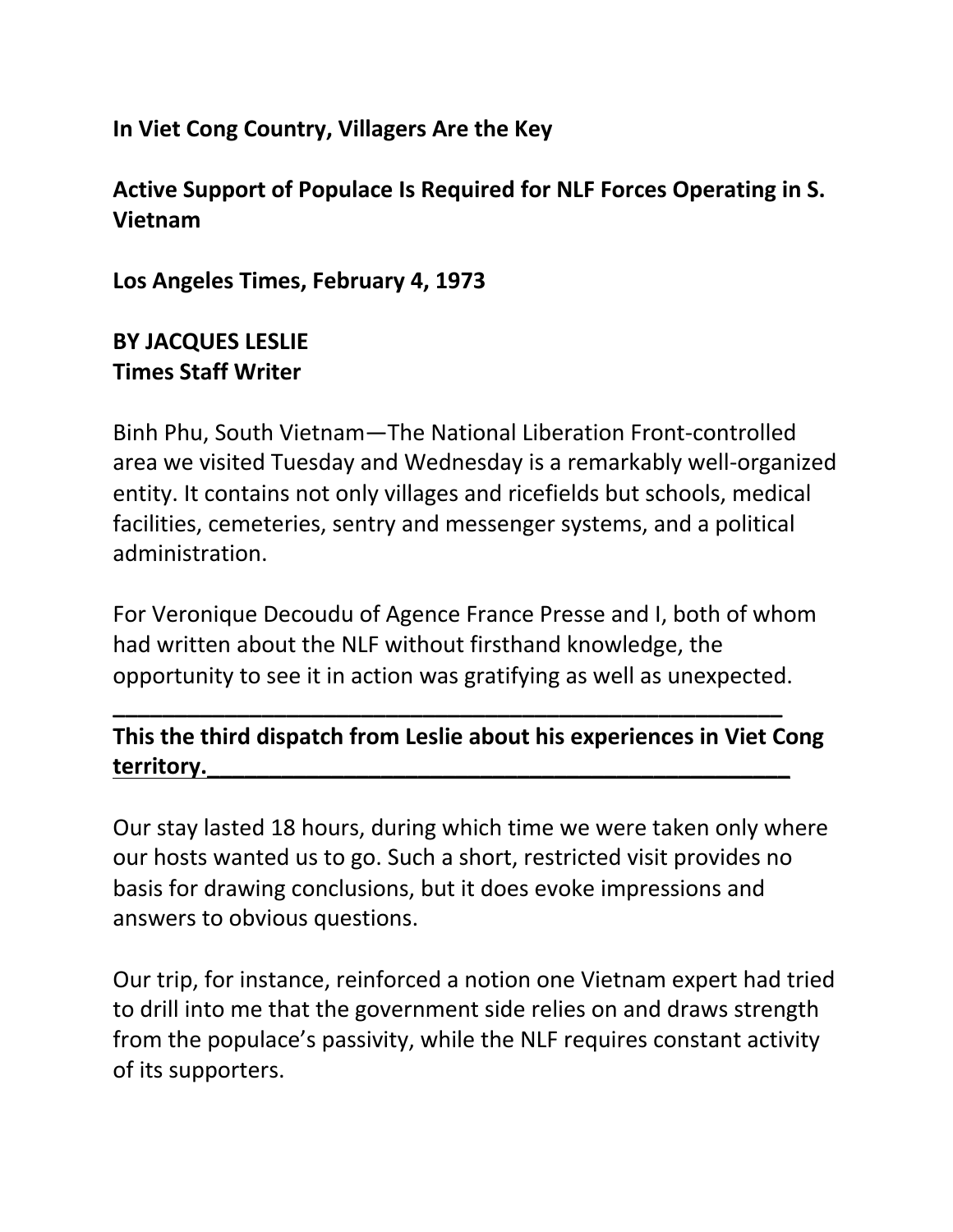Nothing symbolizes that idea more than the difference between Highway 4, the paved government-controlled highway we left to enter the NLF zone, and the arduous military trails we walked on after arriving there. Government troops ride to battle sitting in the backs of trucks on Highway 4; NLF soldiers march on broken paths, sometimes with mud up to their thighs. Not surprisingly, the government controls territory within immediate reach of the highway; difficult terrain belongs to the NLF.

Our experience also gave us a concrete picture of how NLF troops move from one area to the next. At least in the Mekong Delta, where rice paddies are the main topographical feature, they walk single file on narrow trails between the paddies, just as we did.

Such journeys require extraordinary coordination. Guies, who may be only local villagers, must be waiting at their assigned points on the trail at the right time. Presumably, in areas where the NLF has less support, there are fewer guides, and travel is therefore a more hazardous, uncertain undertaking. This is just one way in which NLF troops require active support by the populace to function.

If our trip is any indication, villagers also provide food, shelter and protection from shellings.

Our visit raised as many questions as it answered. For example, we and several thousand Vietnamese attended a nighttime NLF "ceremony of peace" in a clearing in remote ricefield. How, we wondered, could so many people, apparently NLF sympathizers, gather in one place without South Vietnamese government authorities being aware of it? And if they were aware of it, why didn't they fire artillery shells at the site?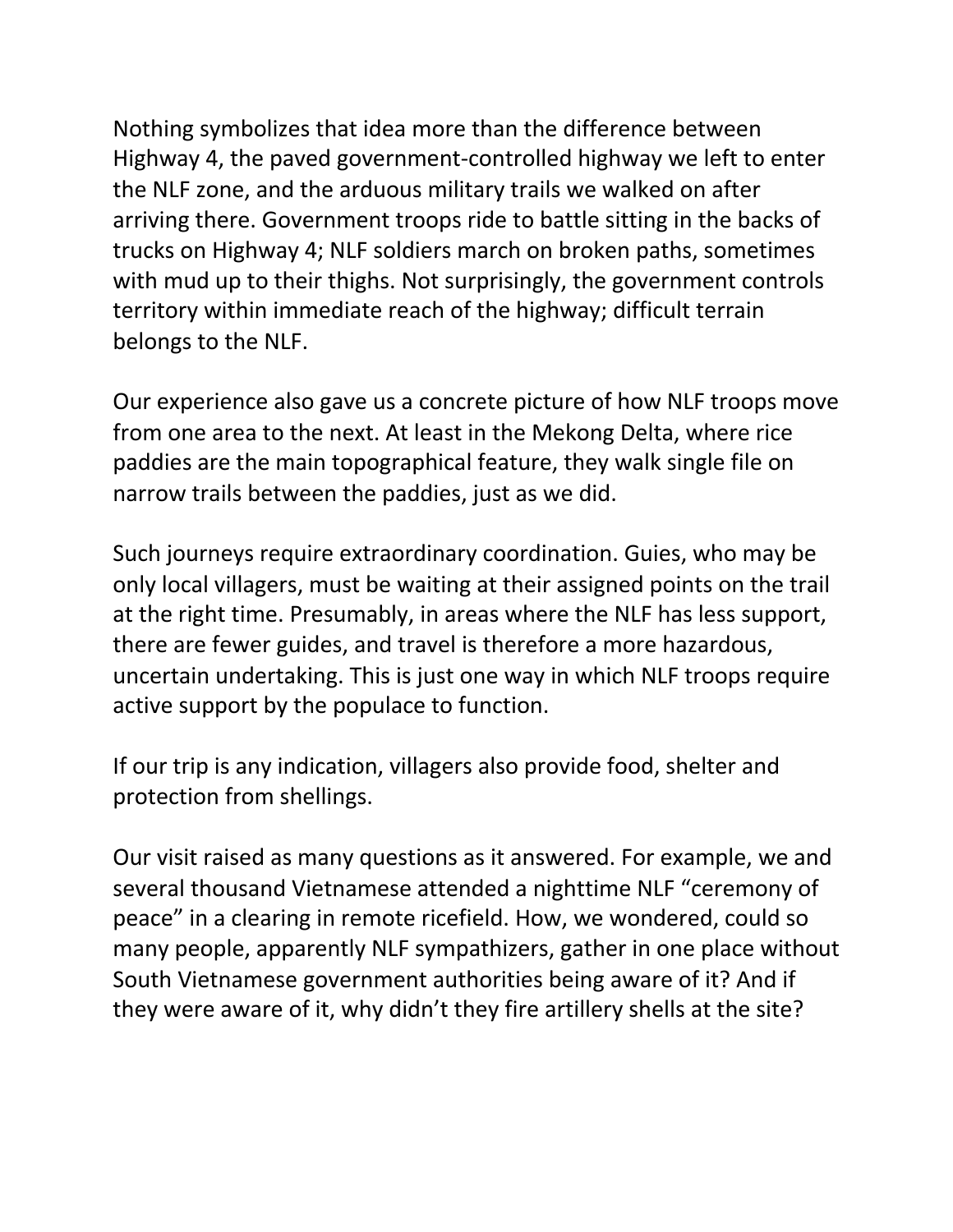Either NLF security was exceptional beyond comprehension or, more likely, the NLF had made some sort of tacit arrangement with local government military officers to prevent shelling.

Our visit proved that the NLF is alive and well in a part of Dinh Tuong province. Does that imply vast NLF strength elsewhere in South Vietnam? Again, the answer is unclear, but this does not seem to be the case. Dinh Tuong has always been a relative NLF stronghold. While NLF flags are now flying in other parts of the delta, there does not appear to be evidence that the NLF is strong everywhere.

Our talks with NLF cadres left the impression that their primary military interest is in holding onto territory where NLF flags flew the day the ceasefire started. Cadres complained bitterly of government ceasefire violations, singling out cases where government troops attacked areas to tear down NLF flags.

But in other respects it appears that a transition to political struggle already has begun. The assumption seems to be that military activity by both sides will diminish as the ceasefire gradually takes hold. During our visit we saw no weapon larger than a rifle. While it is likely that in any event heavy weapons would have been kept from our view, this corroborates other reports that the NLF recently has buried or withdrawn large weapons.

One facet of coming political activity seems to be concern with Article 11 of the Paris agreement. That says that both sides "will ensure the democratic liberties of the people," including freedom of speech, press, organization, political activities, belief and movement.

Le Hoang Oanh, the NLF representative in Binh Phu village, said a basic tenet of the NLF ceasefire plan was to demand that the International Commission of Control and Supervision set up in the Paris agreement